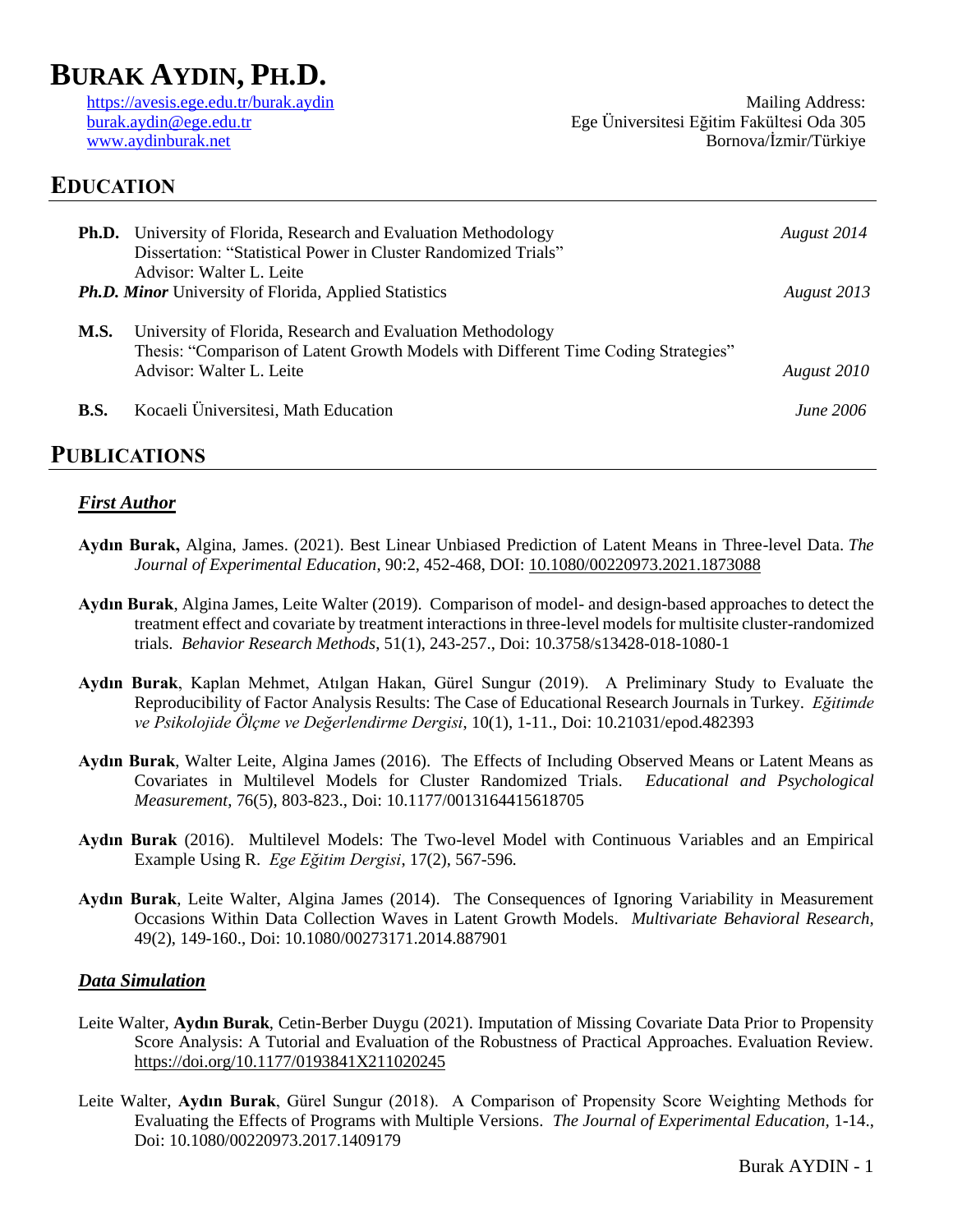#### *Data Analyst*

- Cevriye Ergül, Burcu Kılıç-Tülü, **Aydın Burak**, Meral Ç. Ökcün-Akçamuş, Gözde Akoğlu & Zeynep Bahap-Kudret (2022) Does the Matthew effect have an impact on the reading skills of Turkish-speaking children?, *Education 3-13*, DOI: [10.1080/03004279.2022.2049336](https://doi.org/10.1080/03004279.2022.2049336)
- Rakap Salih, Balıkçı Şerife, Kalkan Sinan, **Aydın Burak** (2020) Knowledge of Autism Spectrum Disorder among the General Population in Turkey: Implications for Public Training and Education, *International Journal of Disability, Development and Education*, DOI: 10.1080/1034912X.2020.1719047
- Daunic Ann, Smith Stephen, **Aydın Burak**, Barber Brian (2019). Lowering Risk for Significant Behavior Problems Through Cognitive-Behavioral Intervention: Effects of the Tools for Getting Along Curriculum 2 Years Following Implementation. *The Journal of Primary Prevention*, 1-20., Doi: 10.1007/s10935-019-00554-3
- Gök Enes, **Aydın Burak,** Weidman John C (2019). The impact of higher education on unemployed Turkish people's attitudes toward gender: A multilevel analysis. *International Journal of Educational Development*, 66(1), 155-163., Doi: 10.1016/j.ijedudev.2018.10.004
- Rakap Salih, Balıkçı Şerife, Kalkan Sinan, **Aydın Burak** (2018). Preschool Teachers' Use of Strategies to Support Social-Emotional Competence in Young Children. *International Journal of Early Childhood Special Education*, 10(1), 11-25., Doi: 10.20489/intjecse.454103
- Gök Enes, **Aydın Burak** (2017). A Pilot Study for the Development of Higher Education Student Mentoring Scale. *Kırıkkale Üniversitesi Sosyal Bilimler Dergisi*, 7(1), 107-120.
- Rakap Salih, Parlak Rakap Asiye, **Aydın Burak** (2016). Investigation and comparison of Turkish and American preschool teacher candidates' attitudes towards inclusion of young children with disabilities. *International Journal of Inclusive Education*, 20(11), 1223-1237., Doi: 10.1080/13603116.2016.1159254
- Smith Stephen, Daunic Ann, **Aydın Burak**, Van Loan Christopher, Barber Brian, Taylor Gregory (2016). Effect of Tools for Getting Along on Student Risk for Emotional and Behavioral Problems in Upper Elementary Classrooms A Replication Study. *School Psychology Review*, 45(1), 73-92., Doi: 10.17105/SPR45-1.73-92
- Santiago Poventud Lourdes, Corbett Nancy, Daunic Ann, **Aydın Burak**, Smith Stephen (2015). Developing Socialemotional Vocabulary to support Self-regulation for Young Children at Risk for Emotional and Behavioral Problems*. International Journal of School and Cognitive Psychology*, 2(3), 1-9., Doi: 10.4172/2469-9837
- Smith Stephen, Ann Daunic, Barber Brian, **Aydın Burak**, Van Loan Christopher, Taylor Gregory (2014). Preventing Risk for Significant Behavior Problems Through a Cognitive Behavioral Intervention Effects of the Tools for Getting Along Curriculum at One Year Follow Up. *The Journal of Primary Prevention*, 35(5), 371-387., Doi: 10.1007/s10935-014-0357-0

#### *Advisor*

Bağdu Söyler Pelin, **Aydın Burak**, Atılgan Hakan (2021). PISA 2015 Reading Test Item Parameters Across Language Groups: A Measurement Invariance Study with Binary Variables . *Journal of Measurement and Evaluation in Education and Psychology* , 12 (2) , 112-128 . DOI: 10.21031/epod.800697

#### *Books & Book Chapters*

**Aydın Burak,** Algina James, Leite Walter, Atılgan Hakan, (2018) *An R Companion: A Compact Introduction for Social Scientists*, ANI Publishing, Ankara, ISBN:978-605-170-200-1

Burak AYDIN - 2 Atılgan Hakan, Kan Adnan, **Aydın Burak** (2017). *Eğitimde Ölçme ve Değerlendirme*, ANI Publishing, Ankara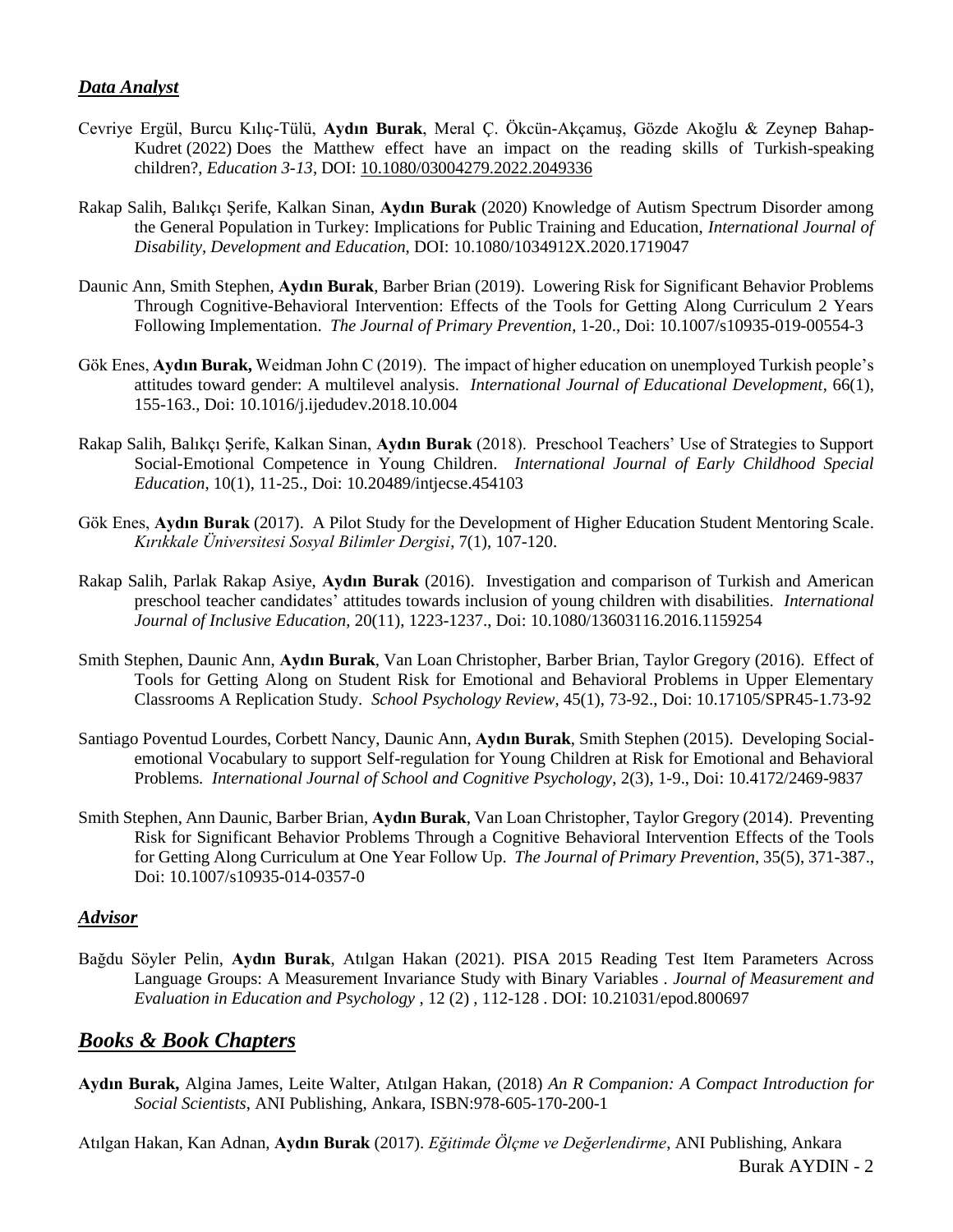## *Technical papers*

- Zitzmann, S., Lohmann, J. F., Krammer, G., Helm, C., **Aydın Burak**, & Hecht, M. (2022). A Bayesian EAP-Based Nonlinear Extension of Croon and Van Veldhoven's Model for Analyzing Data from Micro–Macro Multilevel Designs. *Mathematics*, *10*(5), 842. MDPI AG. Retrieved from <http://dx.doi.org/10.3390/math10050842>
- Kyle Hamilton, **Aydın Burak**, Atsushi Muzimoto (2016). MAVIS: Meta-Analysis Via Shiny. Comprehensive R Archive Network (CRAN).

## **PROJECTS**

Researcher: Development of Early Childhood and Primary Education Assessment Framework for Children with Disabilities, UNICEF, *May 2018 – December 2020*

PI: Extending the Use of Open-source Software in Educational Research in Turkey, R Programming Language, *May 2016-December 2017*

Researcher: Adaptation of Embedded Instruction for Early Learning: Tools for Teachers Early Learning Program and Investigation of Its Effectiveness Using Two Professional Development Models, TÜBİTAK 3501, *November 2015 –November 2018*

## **WORK EXPERIENCE**

## *Current*

*April 2020 – Present* Associate Professor, Ege University, Izmir, Turkey Description: Research and Teaching (Multilevel Models, Quantitative Foundations of Educational Research with R, Structural Equation Models, Assessment and Measurement in Education)

*August 2020 – Present* Associate Director, Ege University, Izmir, Turkey Description: Managing rankings-related: data gathering, submissions, strategy development, and communication.

*January 2019 - Present* Advisor, Yunus Emre Institute, Ankara, Turkey. Description: Developing and administering the Turkish Proficiency Exam in 58 different exam centers in 41 countries three times a year.

## *Previous Work*

*September 2014 – April 2020* Faculty Member, RTE University, Rize, Turkey, Description: Teaching (Assessment in Education, Introduction to Statistics, Data Mining, Research Methods)

*September 2013 – August 2014*  Intern, Camber Cooperation, Orlando, USA Description: Data Analyst (Validity & reliability studies, advanced regression applications)

*September 2010 – August 2014* Research Assistant, University of Florida, Gainesville, USA Description: Data Analyst (Project PIs: Stephen Smith, Ann P. Daunic, Patricia Snyder)